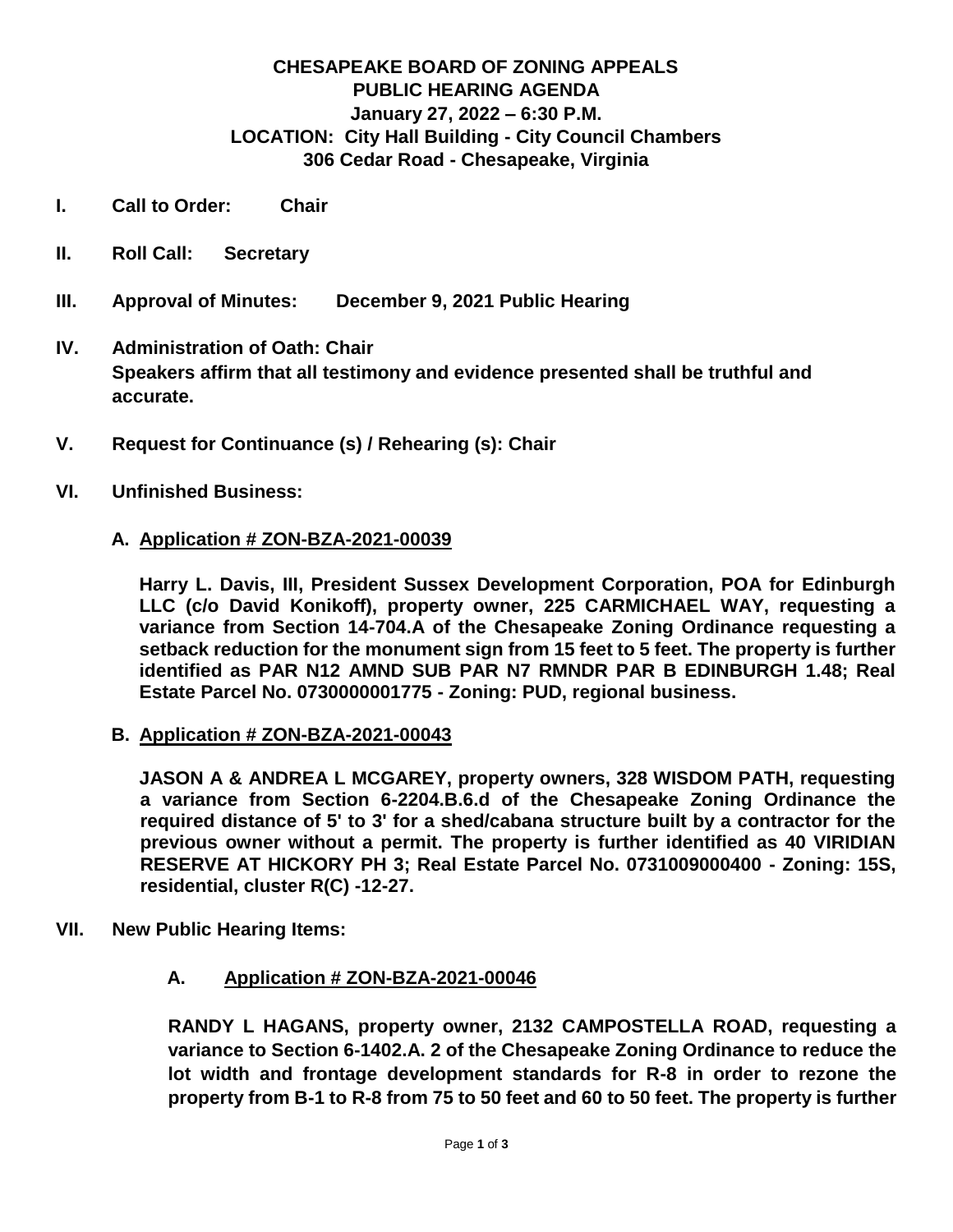**identified as GR BRIDGE RD PC; Real Estate Parcel No. 1470000001880 - Zoning: B-1, neighborhood business / proposed R-8, residential.**

# **B. Application # ZON-BZA-2021-00047**

**MARK & ERIN QUIMBY, property owners, 2812 WESLEY RD, requesting a 19-foot rear yard variance from Section 6-1202.A.3.b.ii of the Chesapeake Zoning Ordinance from 25' to 6' to construct a handicap ramp that will connect the dwelling (principal structure) for accessible access to an above ground pool (accessory structure). The property is further identified as W SI DEEP CR BLVD .3 AC; Real Estate Parcel No. 0342008000111 - Zoning: R-10S, residential.**

## **C. Application # ZON-BZA-2021-00050**

**DAVID & JENNIFER STAUDE, property owners, 1321 FORDYCE DR, requesting a variance from Section 6-802.A.3.b.i of the Chesapeake Zoning Ordinance the required side yard distance of 10' to 2.7' for a detached garage addition built without a building permit onto an existing non-conforming detached garage within 6-feet of a dwelling and shed. The property is further identified as 115 BATTLEWOOD MEADOWS SEC 3; Real Estate Parcel No. 0731007001150 - Zoning: 15S, residential.**

## **D. Application # ZON-BZA-2021-00051**

**BurgerBusters VIII, LLC C/O Yianni Achilleos (Director of Assets & Marketing) POA for MT PLEASANT OUTPARCEL ASSOC L C, property owner, 1440 MOUNT PLEASANT RD, pursuant to Section 20-500 of the Chesapeake Zoning Ordinance, appealing a zoning determination dated October 27, 2021 that the area and location of the proposed menu sign located in the established front yard was too large based upon Section 14-704.F of the Chesapeake Zoning Ordinance which define and limit menu signs for establishments having one or more drive-through lanes. The property is further identified as A-1-1 SUBD PAR A-1 MT PLEASANT CROSSING 1.372 AC; Real Estate Parcel No. 0490000001640 – Zoning: B-2, general business.**

## **E. Application # ZON-BZA-2021-00052**

**James A. Leftwich, Jr., Esq., POA for Lesley Dudzinski, property owner, 000 Sutherland Ct, pursuant to Section 20-501 of the Chesapeake Zoning Ordinance, appealing a Notice of Violation dated October 25, 2021 that the property was being used without a certificate of occupancy as required by Section 20-101.C. The property is further identified as Lot 39B Partition Plat Lt 39 Glenleigh Sec 3, Real Estate Parcel No. 0368001000392 - Zoning: R-12 S, residential.**